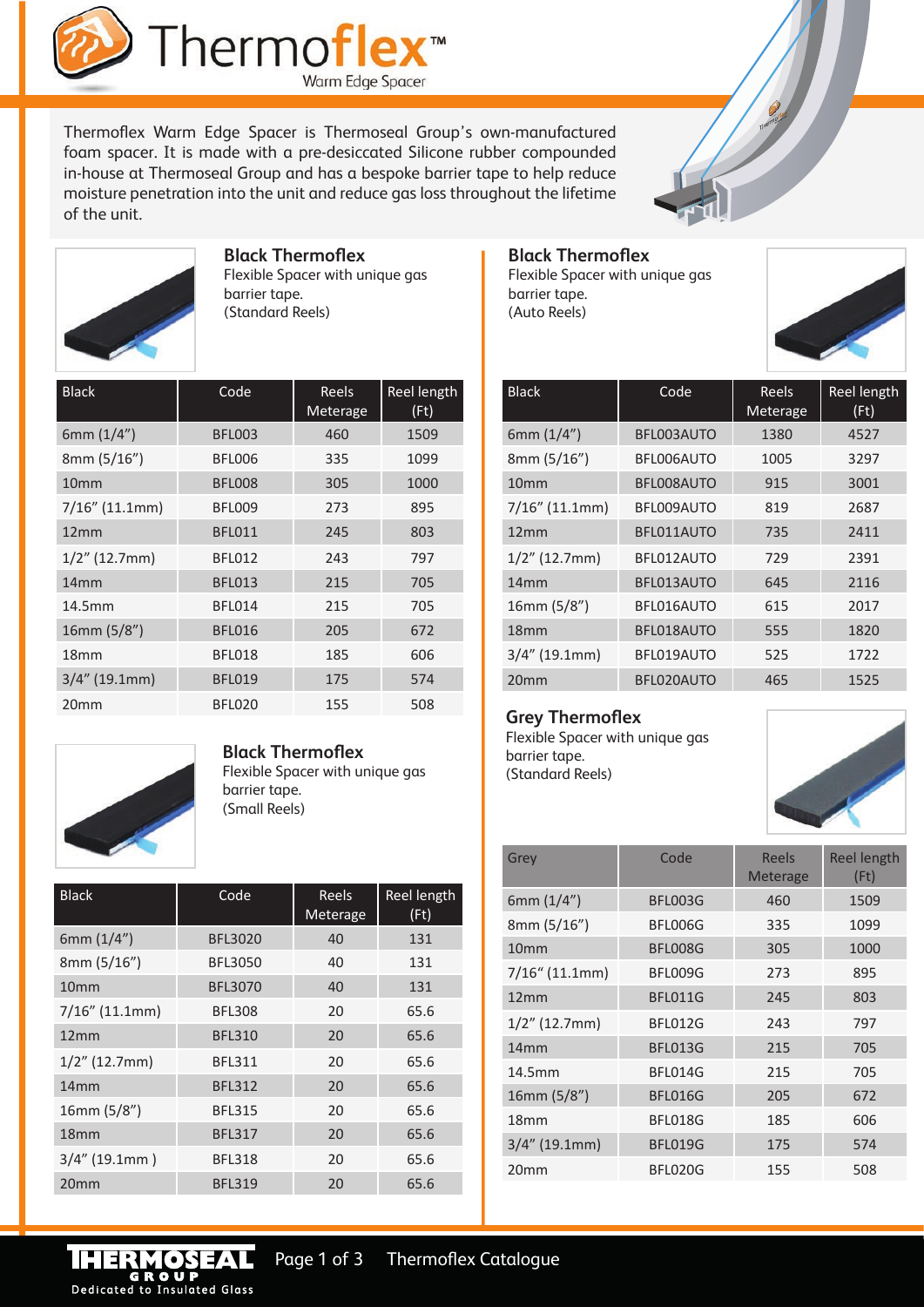

**Grey Thermoflex** Flexible Spacer with unique gas

barrier tape. (Auto Reels)

| Grey              | Code        | Reels<br><b>Meterage</b> | <b>Reel length</b><br>(Ft) |
|-------------------|-------------|--------------------------|----------------------------|
| 6mm $(1/4")$      | BFL003GAUTO | 1380                     | 4527                       |
| 8mm(5/16")        | BFL006GAUTO | 1005                     | 3297                       |
| 10 <sub>mm</sub>  | BFL008GAUTO | 915                      | 3001                       |
| $7/16''$ (11.1mm) | BFL009GAUTO | 819                      | 2687                       |
| 12mm              | BFL011GAUTO | 735                      | 2411                       |
| $1/2$ " (12.7mm)  | BFL012GAUTO | 729                      | 2391                       |
| 14 <sub>mm</sub>  | BFL013GAUTO | 645                      | 2116                       |
| 16mm (5/8")       | BFL016GAUTO | 615                      | 2017                       |
| 18 <sub>mm</sub>  | BFL018GAUTO | 555                      | 1820                       |
| $3/4''$ (19.1mm)  | BFL019GAUTO | 525                      | 1722                       |
| 20 <sub>mm</sub>  | BFL020GAUTO | 465                      | 1525                       |



**Grey Thermoflex**

Flexible Spacer with unique gas barrier tape. (Small Reels)

| Grey              | Code            | Reels<br><b>Meterage</b> | <b>Reel length</b><br>(Ft) |
|-------------------|-----------------|--------------------------|----------------------------|
| 6mm $(1/4")$      | <b>BFL3020G</b> | 40                       | 131.2                      |
| 8mm (5/16")       | <b>BFL3050G</b> | 40                       | 131.2                      |
| 10 <sub>mm</sub>  | <b>BFL3070G</b> | 40                       | 131.2                      |
| $7/16''$ (11.1mm) | <b>BFL308G</b>  | 20                       | 65.6                       |
| 12mm              | <b>BFL310G</b>  | 20                       | 65.6                       |
| $1/2$ " (12.7mm)  | <b>BFL311G</b>  | 20                       | 65.6                       |
| 14mm              | <b>BFL312G</b>  | 20                       | 65.6                       |
| 16mm(5/8")        | <b>BFL315G</b>  | 20                       | 65.6                       |
| 18 <sub>mm</sub>  | <b>BFL317G</b>  | 20                       | 65.6                       |
| $3/4''$ (19.1mm)  | <b>BFL318G</b>  | 20                       | 65.6                       |
| 20mm              | <b>BFL319G</b>  | 20                       | 65.6                       |

#### **Black Thermoflex Dual Seal Spacer**

Flexible Spacer with stepped profile for application of PIB. (Auto Reels - 6.3mm Profile Height)



| <b>Black</b>      | Code          | Reels<br>Meterage | Reel length<br>(Ft) |
|-------------------|---------------|-------------------|---------------------|
| 8mm(5/16")        | <b>BFL400</b> | 884               | 2900                |
| $3/8''$ (9.5mm)   | <b>BFL406</b> | TBC               | TBC                 |
| 10 <sub>mm</sub>  | <b>BFL404</b> | 732               | 2401                |
| $7/16''$ (11.1mm) | <b>BFL407</b> | TBC               | TBC                 |
| 12mm              | <b>BFL408</b> | 610               | 2001                |
| $1/2$ " (12.7mm)  | <b>BFL410</b> | 549               | 1801                |
| 14mm              | <b>BFL412</b> | 526               | 1725                |
| 16mm (5/8")       | <b>BFL416</b> | 457               | 1500                |
| 18 <sub>mm</sub>  | <b>BFL420</b> | 389               | 1276                |
| $3/4''$ (19.1mm)  | <b>BFL421</b> | TBC               | <b>TBC</b>          |
| 20 <sub>mm</sub>  | <b>BFL424</b> | 366               | 1200                |

### **Black Thermoflex Dual Seal Spacer**

Flexible Spacer with stepped profile for application of PIB. (Auto Reels - 7.3mm Profile Height)



| <b>Black</b>      | Code          | Reels<br>Meterage | Reel length<br>(Ft) |
|-------------------|---------------|-------------------|---------------------|
| 8mm (5/16")       | <b>BFL460</b> | 672               | 2204                |
| $3/8''$ (9.5mm)   | <b>BFL462</b> | <b>TBC</b>        | <b>TBC</b>          |
| 10 <sub>mm</sub>  | <b>BFL464</b> | 629               | 2063                |
| $7/16''$ (11.1mm) | <b>BFL466</b> | <b>TBC</b>        | <b>TBC</b>          |
| 12mm              | <b>BFL468</b> | 525               | 1722                |
| $1/2$ " (12.7mm)  | <b>BFL470</b> | 549               | 1801                |
| 14 <sub>mm</sub>  | <b>BFL472</b> | 465               | 1725                |
| 16mm (5/8")       | <b>BFL476</b> | 450               | 1476                |
| 18 <sub>mm</sub>  | <b>BFL480</b> | 389               | 1276                |
| $3/4''$ (19.1mm)  | <b>BFL482</b> | <b>TBC</b>        | <b>TBC</b>          |
| 20 <sub>mm</sub>  | <b>BFL484</b> | 314               | 1030                |

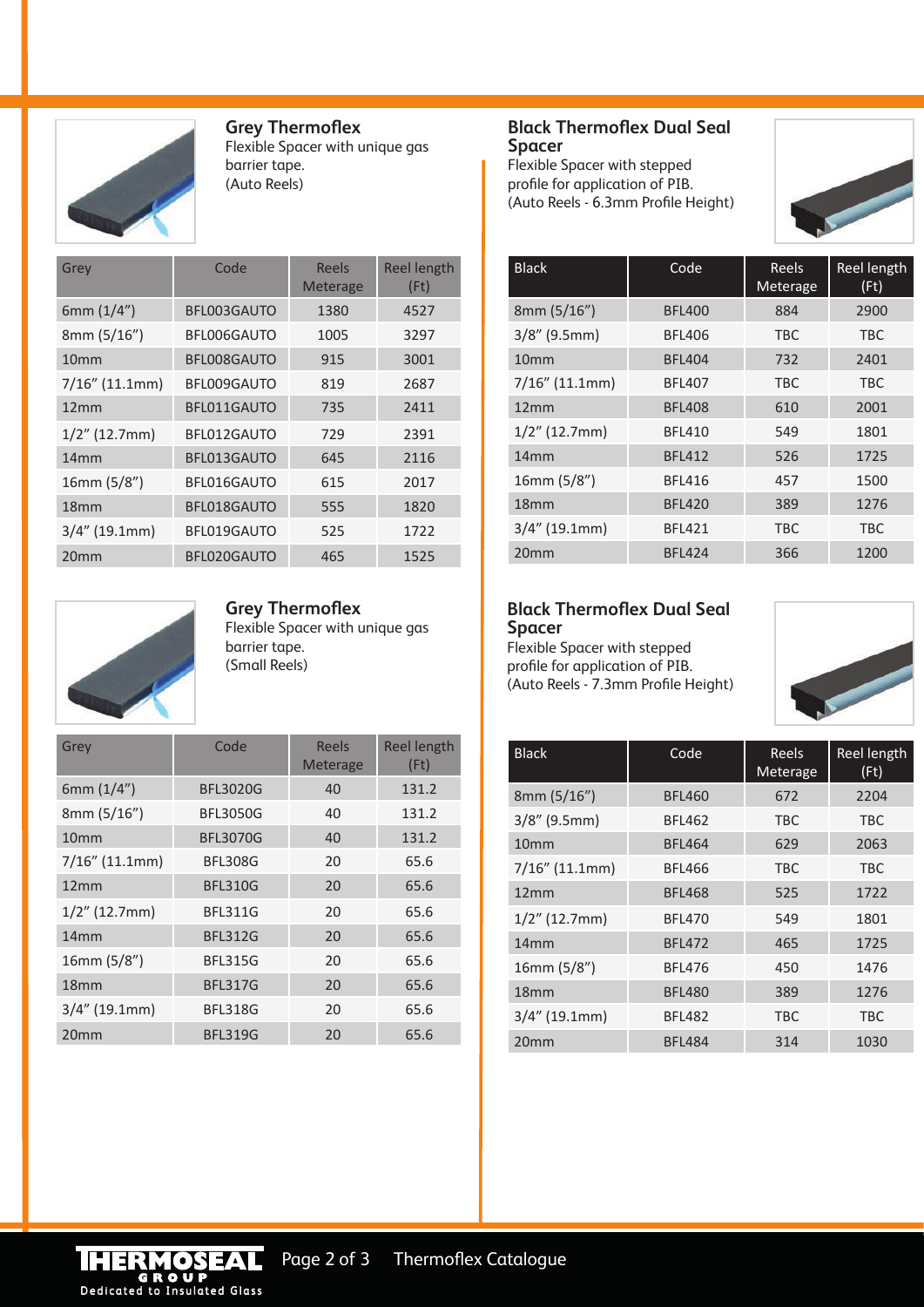

#### **Grey Thermoflex Dual Seal Spacer**

Flexible Spacer with stepped profile for application of PIB. (Auto Reels - 6.3mm Profile Height)

| Grey              | Code           | Reels<br><b>Meterage</b> | <b>Reel length</b><br>(Ft) |
|-------------------|----------------|--------------------------|----------------------------|
| 8mm (5/16")       | <b>BFL400G</b> | 884                      | 2900                       |
| $3/8''$ (9.5mm)   | <b>BFL406G</b> | <b>TBC</b>               | <b>TBC</b>                 |
| 10 <sub>mm</sub>  | <b>BFL404G</b> | 732                      | 2401                       |
| $7/16''$ (11.1mm) | <b>BFL407G</b> | <b>TBC</b>               | <b>TBC</b>                 |
| 12mm              | <b>BFL408G</b> | 610                      | 2001                       |
| $1/2$ " (12.7mm)  | <b>BFL410G</b> | 549                      | 1801                       |
| 14mm              | <b>BFL412G</b> | 526                      | 1725                       |
| 16mm(5/8")        | <b>BFL416G</b> | 457                      | 1500                       |
| 18 <sub>mm</sub>  | <b>BFL420G</b> | 389                      | 1276                       |
| $3/4''$ (19.1mm)  | <b>BFL421G</b> | <b>TBC</b>               | <b>TBC</b>                 |
| 20 <sub>mm</sub>  | BFL424G        | 366                      | 1200                       |



#### **Grey Thermoflex Dual Seal Spacer**

Flexible Spacer with stepped profile for application of PIB. (Auto Reels - 7.3mm Profile Height)

| Grey              | Code           | Reels<br>Meterage | <b>Reel length</b><br>(Ft) |
|-------------------|----------------|-------------------|----------------------------|
| 8mm(5/16")        | <b>BFL460G</b> | 672               | 2204                       |
| $3/8''$ (9.5mm)   | <b>BFL462G</b> | TBC               | <b>TBC</b>                 |
| 10 <sub>mm</sub>  | <b>BFL464G</b> | 629               | 2063                       |
| $7/16''$ (11.1mm) | <b>BFL466G</b> | <b>TBC</b>        | <b>TBC</b>                 |
| 12mm              | <b>BFL468G</b> | 525               | 1722                       |
| $1/2$ " (12.7mm)  | <b>BFL470G</b> | 549               | 1801                       |
| 14mm              | <b>BFL472G</b> | 465               | 1725                       |
| 16mm (5/8")       | <b>BFL476G</b> | 450               | 1476                       |
| 18 <sub>mm</sub>  | <b>BFL480G</b> | 389               | 1276                       |
| $3/4''$ (19.1mm)  | <b>BFL482G</b> | <b>TBC</b>        | <b>TBC</b>                 |
| 20 <sub>mm</sub>  | <b>BFL484G</b> | 314               | 1030                       |

#### **Thermoflex Test Kit**

Helps determine the activity of the desiccant in your Thermoflex spacer.

Includes: Approved Vials (x4); Approved Humidity Indicator Cards (x5); Desiccant Activity Test Log



| <b>Desiccant Activity Test</b>      | Code               |
|-------------------------------------|--------------------|
| Thermoflex Test Kit                 | A452               |
| Thermoflex Test Kit Glass Vials x 1 | A453               |
| Humidity Indicator Card x 10        | B <sub>2</sub> 831 |

# **Thermoflex Manual Application Equipment**

### **Thermoflex Shuttle Applicator**

Applicator (SHU001) for use in manual application of foam spacer in the production of IG units.



B281



### **Liner Remover**

The liner remover (LS100) is used to efficiently remove the liner tape covering the side adhesive on spacer systems for manual **Code application of Thermoflex.** 

B2817

**Thermoflex Reel Stand** Allows air-tight storage of foam spacer for minimal desiccant moisture exposure.



ST REEL STAND 1



## **Thermoflex Double Reel Stand**

Allows air-tight storage of two standard reels of foam spacer for minimal desiccant moisture

**Thermoflex Assembly Board**

For use in assembly of IG units to align glass panels with adjustable end stop.